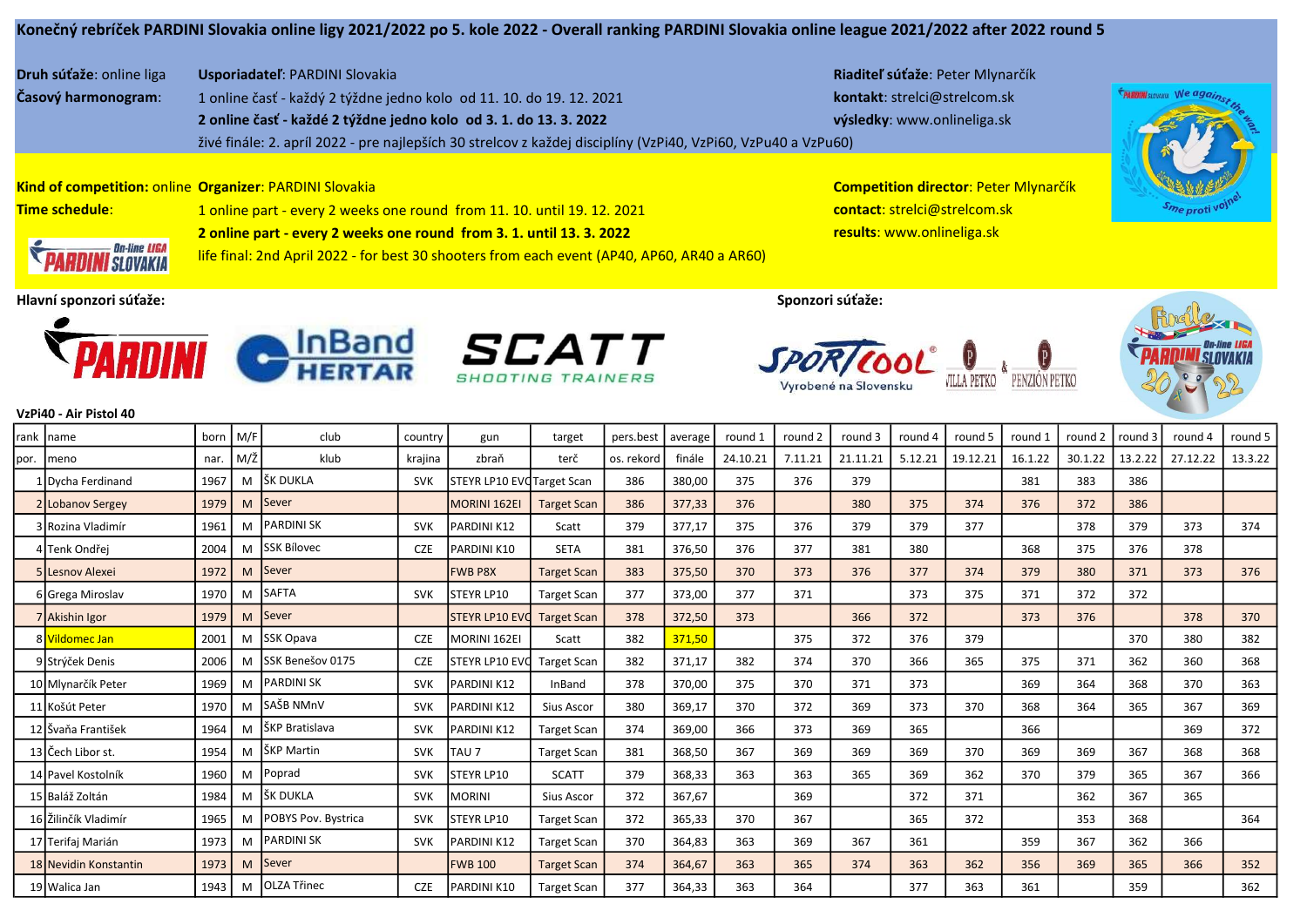| 20 Josl Jindřich            | 2005 | M | SSK Bílovec                 | <b>CZE</b> | <b>STEYR LP2</b>    | <b>SETA</b>        | 374 | 361,17 | 365 |     | 365 | 363 |     | 362 | 350 | 354 | 362 |     |
|-----------------------------|------|---|-----------------------------|------------|---------------------|--------------------|-----|--------|-----|-----|-----|-----|-----|-----|-----|-----|-----|-----|
| 21 Kotas Tadeáš             | 1957 | M | OLZA Třinec                 | <b>CZE</b> | TAU <sub>8</sub>    | <b>Target Scan</b> | 375 | 360,17 | 362 | 375 | 363 | 373 | 361 |     |     | 353 | 355 | 344 |
| 22 Bigošová Natálie-Anna    | 2005 | Ž | SSK Policie ČR Ostrava      | <b>CZE</b> | STEYR LP2           | <b>SETA</b>        | 369 | 359,67 | 356 | 366 | 359 |     | 356 | 357 | 355 | 351 | 355 | 369 |
| 23 Lušňák Ondřej            | 2007 | M | <b>SSK Bílovec</b>          | <b>CZE</b> | STEYR LP2           | <b>SETA</b>        | 363 | 356,50 | 359 |     | 348 | 354 |     |     | 363 | 361 | 354 |     |
| 24 Páleš Jozef              | 1951 | M | ŠSKm Martin                 | <b>SVK</b> | MORINI 162EI        | Scatt              | 363 | 355,00 | 350 | 353 | 356 | 355 | 357 | 354 | 358 | 357 | 352 | 353 |
| 25 Motyková Amálie          | 2006 | Ž | SSK Policie ČR Ostrava      | <b>CZE</b> | PARDINI K10         | <b>SETA</b>        | 367 | 354,67 | 343 | 355 | 352 |     | 367 |     | 349 | 358 | 355 | 356 |
| 26 Makushkin Igor           | 1969 | M | Sever                       |            | <b>STEYR LP10</b>   | <b>Target Scar</b> | 361 | 353,83 | 358 | 352 | 358 | 350 | 349 | 341 | 356 | 350 | 355 | 361 |
| 27 Holub Václav             | 2006 | M | SSK Bílovec                 | <b>CZE</b> | <b>STEYR LP2</b>    | <b>SETA</b>        | 368 | 352,67 | 357 | 366 | 353 |     |     | 346 | 352 | 342 |     |     |
| 28 Preis Ladislav           | 1951 | M | POBYS Pov. Bystrica         | <b>SVK</b> | <b>WALTHER LP40</b> | <b>Target Scan</b> | 359 | 351,17 | 350 | 346 | 344 | 345 | 358 | 359 | 344 | 352 |     |     |
| 29 Roman Landl              | 1982 | M |                             | <b>SVK</b> | PARDINI K12         | <b>Target Scan</b> | 357 | 347,17 | 340 | 338 | 357 |     | 339 | 349 | 345 |     | 348 | 354 |
| 30 Joslová Karla            | 2009 | Ž | <b>SSK Bílovec</b>          | <b>CZE</b> | PARDINI Kid         | SETA               | 354 | 344,50 | 348 | 348 | 343 | 354 |     | 341 | 350 | 339 | 331 |     |
| 31 Bracháček Max            | 2005 | M | SSK Policie ČR Ostrava      | <b>CZE</b> | <b>STEYR LP50</b>   | <b>SETA</b>        | 355 | 341,00 | 335 | 337 | 332 |     | 350 | 355 |     | 342 | 348 | 324 |
| 32 Cagáň Jakub              | 2006 | M | ŠSK Vráble                  | <b>SVK</b> | <b>STEYR LP2</b>    | InBand             | 369 | 324,67 | 316 | 313 | 310 | 336 | 325 | 332 | 324 |     | 327 | 318 |
| 33 Johnson Adam             | 1971 | M | <b>Target Technique</b>     | SCO        | Anschutz 2009       | Megalink           | 339 | 320,50 |     | 299 |     | 314 | 333 | 312 | 321 | 326 | 324 | 339 |
| 34 Skoumalová Klára         | 2005 | Ž | Korunní Ostrava             | <b>CZE</b> | <b>STEYR LP2</b>    | <b>Target Scan</b> | 372 | 0,00   | 366 | 366 | 365 | 372 | 371 | 367 |     | 365 |     |     |
| 35 Zakiryanov Dmitry        | 1993 | M | Sever                       |            | <b>WALTHER LP40</b> | <b>Target Scan</b> | 380 | 0,00   | 370 | 368 | 366 | 365 | 367 | 364 |     |     |     |     |
| 36 Schlegel Sergey          | 1969 | M | Sever                       |            | PARDINI P10         | <b>Target Scan</b> | 380 | 0,00   | 371 | 371 | 357 | 363 | 367 |     | 367 |     |     |     |
| 37 Lacký Antonín            | 1959 | M | ŠKP Bratislava              | <b>SVK</b> | STEYR LP10          | <b>Target Scan</b> | 385 | 0,00   | 357 | 356 | 367 |     | 362 | 351 |     |     |     | 351 |
| 38 Rychlík Eduard           | 2007 | M | <b>SSK Bílovec</b>          | <b>CZE</b> | PARDINI Kid         | <b>SETA</b>        | 371 | 0,00   | 362 |     |     | 347 |     | 341 | 357 | 362 | 352 |     |
| 39 Hanulíková Karin         | 2007 | Ž | ŠSK Strieborník Zv. Slatina | <b>SVK</b> | TAU <sub>7</sub>    | <b>Target Scan</b> | 302 | 0,00   |     |     | 294 | 300 |     | 297 | 302 | 317 |     | 295 |
| 40 Hon Adam                 | 2006 | M | <b>SSK Bílovec</b>          | <b>CZE</b> | TAU <sub>7</sub>    | <b>SETA</b>        | 363 | 0,00   |     | 348 | 349 | 355 |     |     | 351 | 355 |     |     |
| 41 Záňová Dagmar            | 1970 | Ž | <b>PARDINI SK</b>           | <b>SVK</b> | PARDINI K10         | <b>Target Scan</b> | 352 | 0,00   | 324 | 337 | 345 | 347 |     |     |     |     |     | 325 |
| 42 Rudiy Andriy             | 1982 | M | Sever                       | <b>UKR</b> | <b>WALTHER LPM</b>  | <b>Target Scan</b> | 371 | 0,00   | 371 | 370 | 368 |     |     |     |     |     |     |     |
| 43 McGee Andy               | 1961 | M | <b>BPC</b>                  | <b>ENG</b> | STEYR LP10 EVO      | <b>Target Scan</b> | 378 | 0,00   | 368 | 355 |     | 366 |     |     |     |     |     |     |
| 44 Richter Maxim            | 2005 | M | SSK Bílovec                 | <b>CZE</b> | PARDINI Kid         | <b>SETA</b>        | 330 | 0,00   |     |     | 300 | 330 |     |     | 323 |     |     |     |
| 45 Fojtík Matěj             | 2007 | M | <b>SSK Bílovec</b>          | <b>CZE</b> | TAU <sub>7</sub>    | <b>SETA</b>        | 366 | 0,00   | 312 |     |     | 295 |     |     | 317 |     |     |     |
| 46 Brychlecová Alexandra    | 2007 | Ž | SSK Policie ČR Ostrava      | <b>CZE</b> | PARDINI KID         | <b>SETA</b>        | 314 | 0,00   | 300 |     | 302 |     |     | 314 |     |     |     |     |
| 47 Buberník Štefan          | 1961 | M | <b>PARDINI SK</b>           | <b>SVK</b> | PARDINI K10         | InBand             | 364 | 0,00   |     |     |     |     |     |     |     | 359 |     | 364 |
| 48 Koziak Karol             | 1973 | M | Šarišské Michaľany          | <b>SVK</b> | TAU <sub>7</sub>    | <b>Target Scan</b> | 363 | 0,00   |     |     | 360 | 363 |     |     |     |     |     |     |
| 49 Pachingerová Veronika    | 2006 | Ž | RD Sp.Nová Ves              | <b>SVK</b> | PARDINI K10         | <b>Target Scan</b> | 368 | 0,00   | 368 |     |     |     |     |     |     |     |     | 350 |
| 50 Rohačková Katarina-Alena | 2008 | Ž | ŠSK Mladež Michalovce       | <b>SVK</b> | TAU <sub>7</sub>    | InBand             | 310 | 0,00   | 301 | 298 |     |     |     |     |     |     |     |     |
| 51 Fajkus Pavel             | 1965 | M | ŠKP Bratislava              | <b>SVK</b> | STEYR LP50          | <b>Target Scan</b> | 378 | 0,00   |     |     |     | 378 |     |     |     |     |     |     |
| 52 Kosarev II'ya            | 1970 | M | Sever                       |            | <b>STEYR LP1</b>    | <b>Target Scan</b> | 372 | 0,00   | 371 |     |     |     |     |     |     |     |     |     |
| 53 Iliushin Evgenii         | 1974 | M | Sever                       |            | <b>Steyr LP2</b>    | <b>Target Scan</b> | 365 | 0,00   | 365 |     |     |     |     |     |     |     |     |     |

celkový priemer reprezentantov je na konci znížený o 5 bodov - from overall average of national representative is deducted 5 points







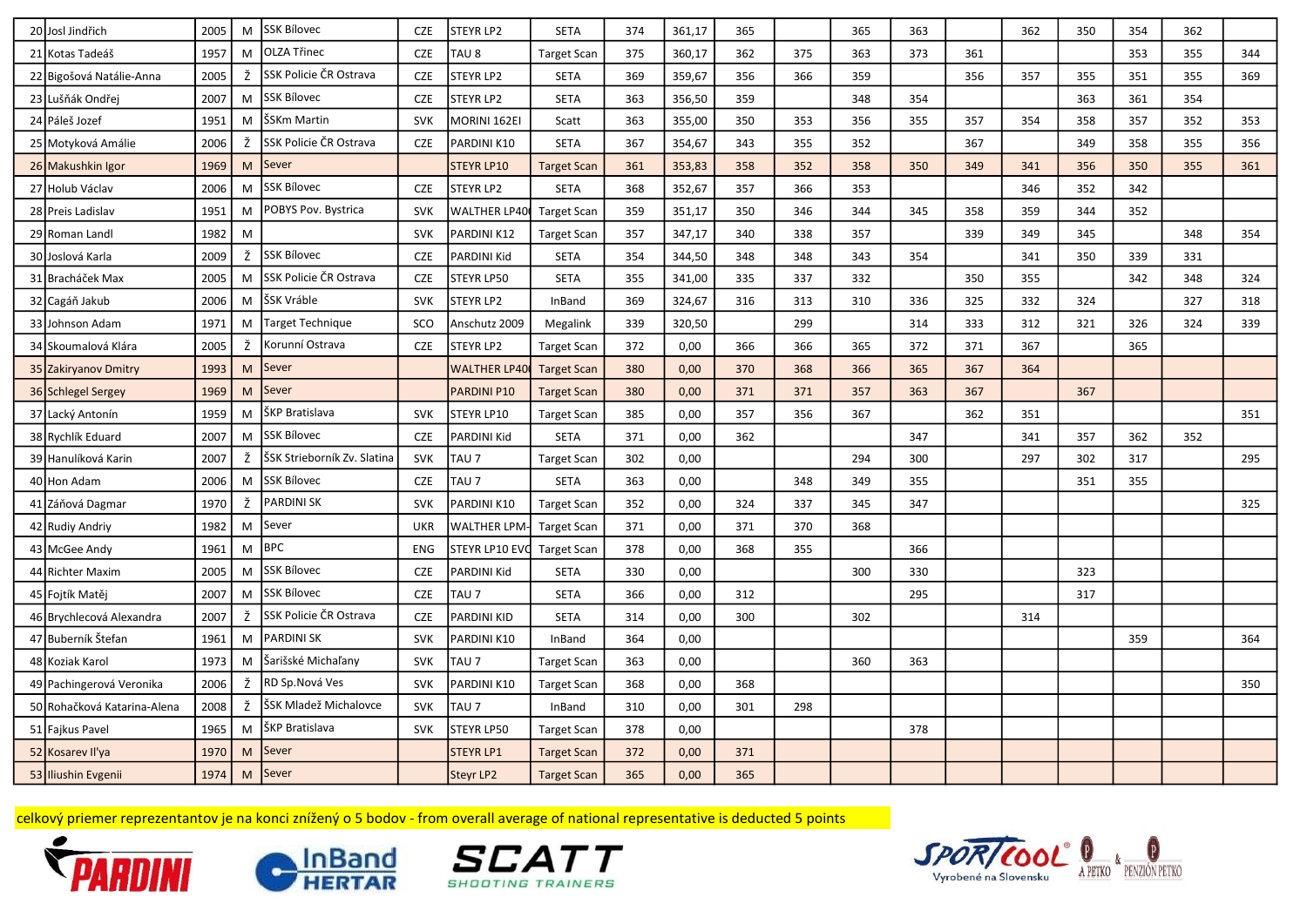

## **EXAMPLE DE LIGARDINI SLOVAKIA**

VzPi 60 - Air Pistol 60

| rank | Iname                            | born | M/F | club                   | country    | gun                 | target             | pers.best  | average | round 1  | round 2 | round 3  | round 4 | round 5  | round 1 | round 2 | round 3 | round 4  | round 5 |
|------|----------------------------------|------|-----|------------------------|------------|---------------------|--------------------|------------|---------|----------|---------|----------|---------|----------|---------|---------|---------|----------|---------|
| por. | meno                             | nar. | M/Ž | klub                   | krajina    | zbraň               | terč               | os. rekord | 2021    | 24.10.21 | 7.11.21 | 21.11.21 | 5.12.21 | 19.12.21 | 16.1.22 | 30.1.22 | 13.2.22 | 27.12.22 | 13.3.22 |
|      | l¶Fabo Ján                       | 1963 | M   | ŠKP Bratislava         | <b>SVK</b> | PARDINI K12         | InBand             | 588        | 582,50  | 582      |         | 578      | 584     | 578      | 583     | 582     | 586     |          |         |
|      | 2 Korostylov Pavlo               | 1997 | М   | Lviv Army Sport Base   | <b>UKR</b> | Pardini K12         | <b>Sius Ascor</b>  | 591        | 575,33  | 578      | 591     | 582      | 577     |          | 580     | 580     | 572     |          |         |
|      | 3 Talamo Franceska               | 1975 | Ž   | Trevisio               | <b>ITA</b> | Pardini K12         | <b>DISAQ</b>       | 580        | 572,67  | 565      | 574     | 580      | 573     | 570      | 572     | 577     | 570     | 568      | 571     |
|      | 4 <mark>Kostúr Marek</mark>      | 1998 | M   | ŠK DUKLA               | <b>SVK</b> | STEYR LP10 EVO      | Scatt              | 584        | 571,67  | 584      | 573     |          | 581     |          |         |         | 568     | 576      | 578     |
|      | 5 Libor ČECH ml.                 | 1978 | М   | ŠKP Martin             | <b>SVK</b> | MORINI 162E         | <b>Target Scan</b> | 578        | 571,17  | 565      | 573     | 569      | 562     | 573      | 574     | 570     | 575     | 570      | 572     |
|      | 6 Groves Bailey                  | 1997 | М   | <b>CFPC</b>            | <b>AUS</b> | STEYR LP10 EV       | <b>Target Scan</b> | 577        | 569,67  |          | 566     | 567      | 570     |          |         |         | 577     | 567      | 571     |
|      | 7 Ruttkay Miroslav               | 1980 | M   | ŠSKm Martin            | <b>SVK</b> | STEYR LP10          | Scatt              | 577        | 566,17  | 565      | 560     | 557      | 572     | 563      | 568     | 571     | 564     | 567      | 564     |
|      | 8 Fabo Alexander                 | 2000 | М   | ŠKP Bratislava         | <b>SVK</b> | STEYR LP10          | InBand             | 568        | 565,17  | 567      |         |          | 568     | 566      |         |         | 563     | 565      | 562     |
|      | 9 <mark>Korostylova Yulia</mark> | 1984 | Ž   | Lviv Army Sport Base   | <b>UKR</b> | Pardini K12         | Sius Ascor         | 581        | 564,83  | 577      | 572     | 577      | 569     |          | 567     | 566     | 558     | 571      |         |
|      | 10 Kubeš Martin                  | 1967 | M   | <b>SCOPI Team</b>      | <b>CZE</b> | PARDINI K12         | InBand             | 575        | 563,83  | 564      | 567     |          | 561     | 566      |         | 566     | 564     |          | 559     |
|      | 11 Balogh Gergely                | 1973 | М   | <b>APLE</b>            | <b>HUN</b> | <b>WALTHER LP50</b> | Sius Ascor         | 569        | 562,67  | 563      | 562     | 563      |         |          | 564     | 560     | 569     | 555      |         |
|      | 12 Kubeš Martin jnr.             | 2000 | M   | <b>SCOPI Team</b>      | <b>CZE</b> | STEYR LP10          | InBand             | 572        | 562,33  | 560      | 564     |          | 562     | 561      |         |         | 568     | 557      | 563     |
|      | 13 Skopový Pavel                 | 1969 | M   | <b>SCOPI Team</b>      | <b>CZE</b> | <b>WALTHER LP30</b> | Scatt              | 578        | 559,50  | 557      | 560     | 552      |         | 556      | 556     | 565     | 557     | 558      | 567     |
|      | 14 Cunda Martin                  | 2005 | M   | SSK Policie ČR Ostrava | <b>CZE</b> | PARDINI K12         | <b>SETA</b>        | 570        | 558,00  | 562      | 549     | 555      |         | 570      | 550     | 559     | 544     | 559      | 564     |
|      | 15 Mišík Milan                   | 1972 | М   | POBYS Pov. Bystrica    | <b>SVK</b> | <b>WALTHER LP40</b> | <b>Target Scan</b> | 563        | 557,83  | 558      | 560     | 560      | 551     | 557      | 563     | 558     | 553     | 554      | 560     |
|      | 16 Vianello Sara                 | 1981 | Ž   | <b>TSN Trevisio</b>    | <b>ITA</b> | STEYR LP10          | <b>DISAQ</b>       | 567        | 555,83  |          |         | 547      | 550     | 567      | 550     | 549     | 561     | 561      | 554     |
|      | 17 Sochor Jakub                  | 2000 | M   | Olymp Plzeň            | <b>CZE</b> | STEYR LP10 EV       | Sius Ascor         | 573        | 555,67  | 553      | 562     | 558      | 553     | 553      | 546     | 557     | 558     | 551      |         |
|      | 18 Kubešová Eliška               | 2003 | Ž   | SSK Policie ČR Ostrava | <b>CZE</b> | STEYR LP10          | <b>SETA</b>        | 557        | 548,00  | 548      | 557     | 543      |         | 553      | 556     | 552     | 551     | 531      | 527     |
|      | 19 Čajka Tomáš                   | 2001 | M   | SSK Policie ČR Ostrava | <b>CZE</b> | <b>STEYR COMPEN</b> | <b>SETA</b>        | 556        | 547,33  | 554      |         | 552      |         | 544      | 535     | 554     | 539     |          | 545     |
|      | 20 Skopová Lenka                 | 1986 | Ž   | <b>SCOPI Team</b>      | <b>CZE</b> | STEYR LP2           | Scatt              | 558        | 547,17  | 546      |         | 537      |         | 536      | 556     | 551     | 557     |          | 552     |
|      | 21 Slaničan Marián               | 1982 | M   | ŠKP Martin             | <b>SVK</b> | MORINI 162EI        | <b>Target Scan</b> | 571        | 546,33  |          | 549     | 560      |         | 553      | 540     | 533     | 539     | 538      | 543     |
|      | 22 Čupka Filip                   | 2006 | M   | SSK Policie ČR Ostrava | <b>CZE</b> | <b>STEYR COMPEN</b> | <b>SETA</b>        | 557        | 544,17  | 541      | 553     |          |         | 530      | 535     | 540     | 557     | 535      | 549     |
|      | 23 Hekš Henrich                  | 1971 | M   | H-FiT Bratislava       | <b>SVK</b> | <b>STEYR LP2</b>    | <b>Target Scan</b> | 547        | 538,67  | 532      | 543     | 533      | 540     | 538      | 547     | 540     | 532     | 530      | 533     |
|      | 24 Cagáň Peter                   | 1976 | M   | ŠKP Trnava             | <b>SVK</b> | PARDINI K12         | InBand             | 556        | 538,67  | 519      | 533     | 544      | 528     | 534      | 543     | 556     | 536     |          |         |
|      | 25 Sochorová Kateřina            | 2002 | Ž   | Rapid Plzeň            | <b>CZE</b> | STEYR LP2           | Sius Ascor         | 546        | 535,67  | 537      | 535     | 534      | 528     | 535      | 531     | 539     | 546     | 529      |         |
|      | 26 Slezáková Blanka              | 1989 | Ž   | <b>SCOPI Team</b>      | <b>CZE</b> | FWB P8X             | Meyton             | 543        | 531,33  | 543      | 518     | 526      |         | 535      | 539     | 537     |         |          | 516     |
|      | 27 Pajor Jiří                    | 2007 | M   | Ostroj Opava           | <b>CZE</b> | TAU <sub>7</sub>    | <b>SETA</b>        | 537        | 521,67  | 530      | 510     | 516      |         | 509      | 524     |         | 537     | 523      | 514     |
|      | 28 Šindlerová Karin              | 1974 | Ž   | Olymp Ostrava          | <b>CZE</b> | <b>WALTHER LG40</b> | <b>SETA</b>        | 536        | 521,00  | 487      |         | 528      | 517     | 520      | 522     | 519     | 536     | 529      | 536     |
|      | 29 Kihitov Hlib                  | 2000 | М   | Lviv Army Sport Base   | <b>UKR</b> | Pardini K12         | Sius Ascor         | 579        | 0,00    | 575      | 570     | 571      | 579     | 572      |         |         | 564     | 577      |         |
|      | 30 Skoumalová Monika             | 1969 | Ž   | Korunní Ostrava        | <b>CZE</b> | STEYR LP2           | <b>Target Scan</b> | 538        | 0,00    | 533      | 528     | 532      | 538     | 538      | 537     |         |         | 536      |         |
|      | 31 Obložinský Tomáš              | 1976 | M   | ŠSK Mojmírovce         | <b>SVK</b> | MORINI 162EI        | <b>Target Scan</b> | 575        | 0,00    | 567      | 566     | 568      | 570     | 571      | 570     |         |         |          |         |
|      | 32 Bankin Viktor                 | 1990 | M   | Lviv Army Sport Base   | <b>UKR</b> | STEYR LP10 EV       | Sius Ascor         | 585        | 0,00    |          | 579     |          | 576     | 575      |         |         | 577     | 583      |         |
|      | 33 Shkliaruk Andrii              | 1995 | M   | Lviv Army Sport Base   | <b>UKR</b> | MORINI CM200        | Sius Ascor         | 578        | 0,00    | 573      | 576     |          | 570     | 569      |         |         | 577     |          |         |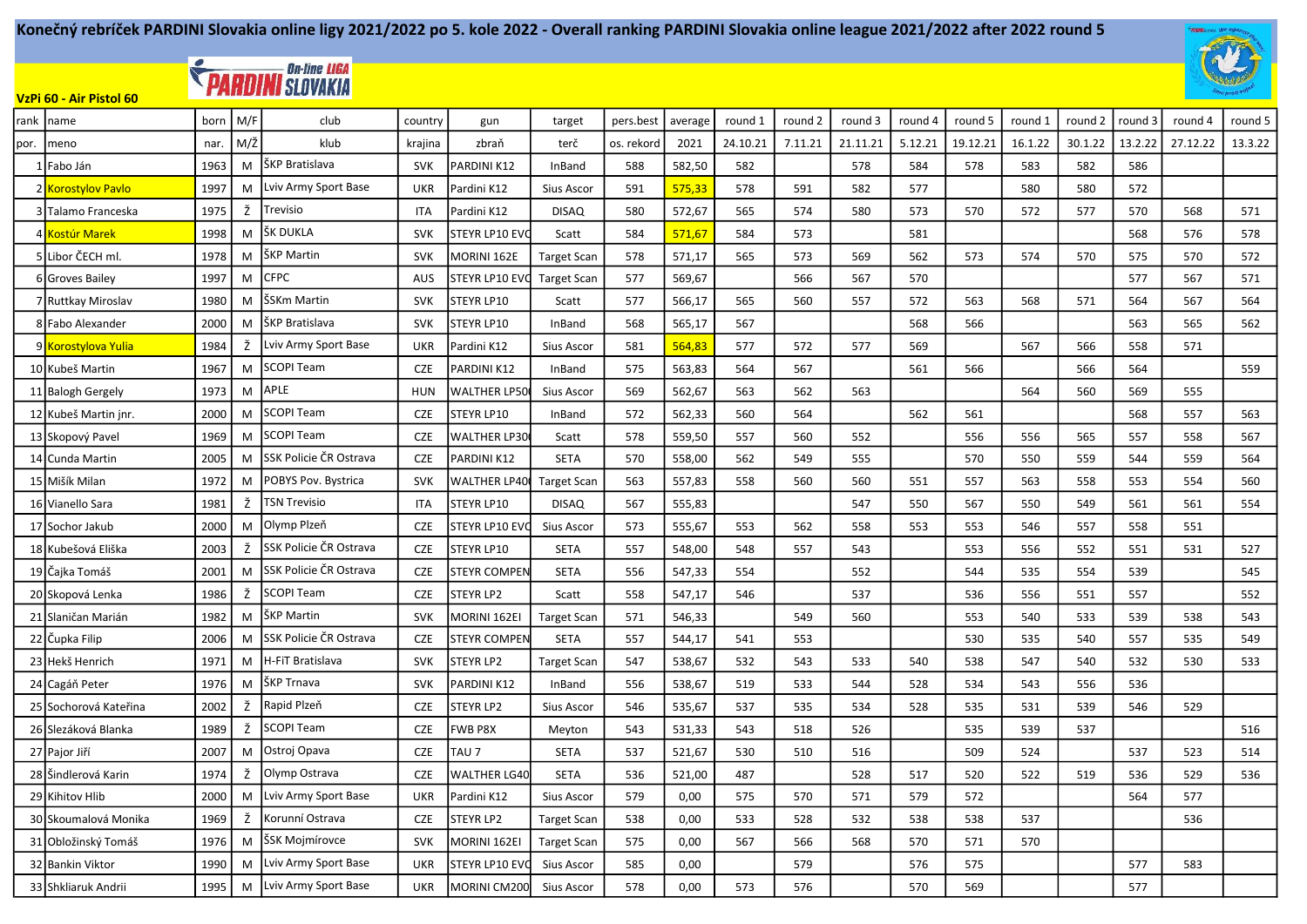| 34 Myšiak Michal     | 1979 |   | M SSK Hôrky                   | <b>SVK</b> | PARDINI K12           | <b>Target Scan</b> | 564 | 0,00 | 563 | 562 |     |     | 564 | 560 |     |     |     |     |
|----------------------|------|---|-------------------------------|------------|-----------------------|--------------------|-----|------|-----|-----|-----|-----|-----|-----|-----|-----|-----|-----|
| 35 Hejna Vojtěch     | 2000 | M | Olymp Plzeň                   | <b>CZE</b> | STEYR LP50            | SETA               | 572 | 0,00 |     | 566 | 562 |     | 555 |     | 563 |     |     |     |
| 36 Eľko Juraj        | 2004 | M | ŠSK Mladež Michalovce         | <b>SVK</b> | PARDINI K10           | Inband             | 563 | 0,00 | 563 | 560 | 556 | 553 |     |     |     |     |     |     |
| 37 Žůrek Bohumír     | 2000 | M | <b>SSK Policie ČR Ostrava</b> | <b>CZE</b> | TAU 8                 | SETA               | 554 | 0,00 | 514 | 522 | 533 |     | 523 |     |     |     |     |     |
| 38 Košútová Zuzana   | 2003 |   | SAŠB NMnV                     | <b>SVK</b> | <b>WALTHER LP40</b>   | <b>Target Scan</b> | 523 | 0,00 | 500 | 523 | 516 |     | 517 |     |     |     |     |     |
| 39 Hrtánek Petr      | 1972 | M | Olymp Ostrava                 | <b>CZE</b> | Pardini K12           | SETA               | 514 | 0,00 | 512 | 514 |     | 502 |     |     |     |     | 503 |     |
| 40 Bolek Martin      | 1981 | M | PARDINI SK                    | <b>SVK</b> | PARDINI K12           | InBand             | 574 | 0,00 | 561 |     |     | 562 |     |     |     |     |     | 556 |
| 41 Kubíková Klára    | 2003 |   | ŠKP Bratislava                | <b>SVK</b> | <b>STEYR LP50</b>     | <b>Target Scan</b> | 566 | 0,00 |     |     |     | 558 |     |     |     |     | 550 | 566 |
| 42 Michalčák Jiří    | 1976 | M | Poruba-Skalka                 | <b>CZE</b> | MORINI 162EI          | <b>Target Scan</b> | 572 | 0,00 | 549 |     |     | 560 | 547 |     |     |     |     |     |
| 43 Mazurek Lukáš     | 1985 | M | Magnum Rim. Sobota            | <b>SVK</b> | <b>STEYR LP1</b>      | <b>Target Scan</b> | 546 | 0,00 | 537 | 542 |     | 545 |     |     |     |     |     |     |
| 44 Sádecký Peter     | 2002 | M | POBYS Pov. Bystrica           | <b>SVK</b> | TAU <sub>7</sub>      | <b>Target Scan</b> | 533 | 0,00 | 508 | 533 | 529 |     |     |     |     |     |     |     |
| 45 Mrva Matěj        | 2002 | M | <b>SSK Bílovec</b>            | <b>CZE</b> | <b>MORINI</b>         | SETA               | 527 | 0,00 | 512 |     | 527 |     |     |     |     | 526 |     |     |
| 46 Petrík Adam       | 2005 | M | RD Sp.Nová Ves                | <b>SVK</b> | PARDINI K12           | <b>Target Scan</b> | 508 | 0,00 | 506 |     |     |     |     |     | 484 |     |     | 508 |
| 47 Šimeková Zuzana   | 1980 |   | ŠKP Bratislava                | <b>SVK</b> | STEYR LP10            | <b>Target Scan</b> | 558 | 0,00 |     | 556 | 556 |     |     |     |     |     |     |     |
| 48 Sádecký Peter st. | 1979 | M | <b>SKP Bratislava</b>         | <b>SVK</b> | TAU 7                 | <b>Target Scan</b> | 531 | 0,00 | 529 | 531 |     |     |     |     |     |     |     |     |
| 49 Hejna David       | 1993 | M | SSK Policie ČR Ostrava        | <b>CZE</b> | <b>WALTHER LP50</b>   | SETA               | 578 | 0,00 |     |     | 563 |     |     |     |     |     |     |     |
| 50 Samčík Tomáš      | 1984 |   | M SAV Bratislava              | <b>SVK</b> | <b>STEYR LP10 EVO</b> | Target Scan        | 558 | 0,00 | 547 |     |     |     |     |     |     |     |     |     |

celkový priemer reprezentantov je na konci znížený o 5 bodov - from overall average of national representative is deducted 5 points







SPOR/COOL 0

Vyrobené na Slovensku

A PETKO PENZIÓN PETKO

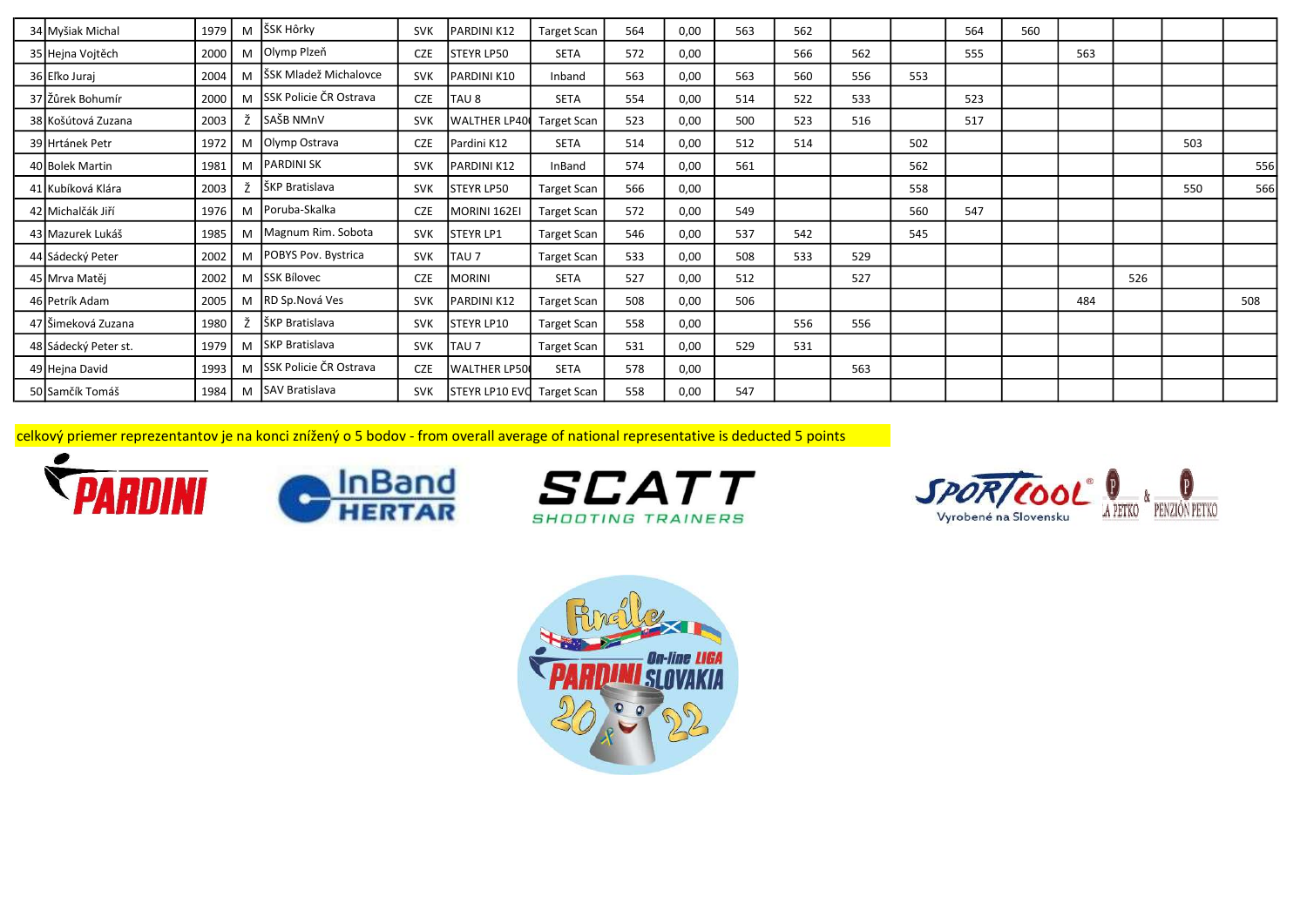



VzPu 40 - Air Rifle 40

| rank | name                  | born | M/F           | club                          | country    | gun                   | target             | pers.best  | average | round 1  | round 2 | round 3  | round 4 | round 5  | round 1 | round 2 | round 3 | round 4  | round 5 |
|------|-----------------------|------|---------------|-------------------------------|------------|-----------------------|--------------------|------------|---------|----------|---------|----------|---------|----------|---------|---------|---------|----------|---------|
| por. | meno                  | nar  | $M/\check{Z}$ | klub                          | krajina    | zbraň                 | terč               | os. rekord | 2021    | 24.10.21 | 7.11.21 | 21.11.21 | 5.12.21 | 19.12.21 | 16.1.22 | 30.1.22 | 13.2.22 | 27.12.22 | 13.3.22 |
|      | 1 Prusek Milan        | 2004 | M             | Olymp Ostrava                 | <b>CZE</b> | <b>WALTHER LG40</b>   | <b>SETA</b>        | 414,5      | 412,53  | 411,9    | 409,5   | 413,2    |         |          | 413,8   | 412,7   | 414,5   | 412,3    |         |
|      | 2 Katz Klaudie        | 2005 | Ž             | Olymp Ostrava                 | <b>CZE</b> | <b>WALTHER LG40</b>   | <b>SETA</b>        | 413,1      | 411,00  | 408,9    | 413,1   |          | 410,8   | 408,4    | 409,1   |         | 412,5   |          | 412,1   |
|      | 3 Fungáčová Ema       | 2005 | Ž             | ŠSK Kriváň                    | <b>SVK</b> | PARDINI GPR1          | InBand             | 413,6      | 410,42  | 408,9    | 408,2   | 408,9    | 411     | 407,6    | 412,5   | 411,8   | 413,6   | 410,1    | 408,9   |
|      | 4 Popelková Kateřina  | 2004 | Ž             | SSK Březolupy                 | <b>CZE</b> | <b>WALTHER LG40</b>   | Sius Ascor         | 411,1      | 406,00  | 403,3    | 404     |          | 404     | 411,1    | 409     |         | 405,5   | 409,1    | 399,5   |
|      | 5 Hrtánková Márie     | 2004 | Ž             | Olymp Ostrava                 | <b>CZE</b> | <b>WALTHER LG40</b>   | Sius Ascor         | 411,9      | 405,40  | 404      | 397,7   | 401,4    | 403,3   | 408      |         | 411,9   | 400,8   | 410      | 406,5   |
|      | 6 Kazdová Kateřina    | 2005 | Ž             | SSK Březolupy                 | <b>CZE</b> | <b>WALTHER LG40</b>   | Sius Ascor         | 410,0      | 404,30  | 401,5    | 403,7   | 406,6    | 398     | 403,6    | 404,7   | 408,2   | 410     | 399,3    | 407,3   |
|      | 7 Harrer Dávid        | 2006 | M             | ŠSK Jarovce                   | <b>SVK</b> | ANSCHUTZ 200          | Scatt              | 411,5      | 404,23  |          |         | 401,8    | 398,9   | 400,6    | 407,9   | 404,7   | 411,5   |          |         |
|      | 8 Palenkášová Terézia | 2006 | Ž             | ŠSK Kriváň                    | <b>SVK</b> | ANSCHUTZ 200          | InBand             | 404,0      | 398,45  | 390      | 393,2   | 394,3    | 403,7   | 394,6    | 404     | 399     | 397,8   | 401,6    | 396,8   |
|      | 9 Barta Róbert        | 2006 | M             | lSSK Kriváň                   | <b>SVK</b> | <b>FWB P70</b>        | InBand             | 403,0      | 398,10  | 403      | 400,2   | 390,4    | 393,6   | 395,5    | 399,5   | 401,9   | 396,7   | 393,615  | 395,2   |
|      | 10 Babušová Tamara    | 2004 | Ž             | POBYS Pov. Bystrica           | <b>SVK</b> | <b>WALTHER</b>        | <b>Target Scan</b> | 404,2      | 397,30  | 388.6    |         | 394,6    |         | 403,1    | 391,1   | 402,2   | 398,9   |          | 404,2   |
|      | 11 Zaplatílek Ondřej  | 2004 | M             | <b>SSK Slatina Brno</b>       | <b>CZE</b> | <b>WALTHER LG30</b>   | <b>SETA</b>        | 403,7      | 396,17  |          | 389,6   | 392,1    | 394     | 397,3    | 401,4   | 399,2   | 403,7   | 391      | 392     |
|      | 12 Srník Albert       | 2008 | M             | <b>SSK Slatina Brno</b>       | <b>CZE</b> | <b>FWB 800</b>        | <b>SETA</b>        | 408,0      | 395,47  |          | 388,9   | 390,9    | 379,5   | 394,7    | 392,8   |         | 408     | 406,9    | 404,7   |
|      | 13 Burri Stefan       | 1972 | M             | <b>SAARA Western Province</b> | <b>RSA</b> | <b>FWB 800X</b>       | Sius Ascor         | 398,0      | 390,95  |          |         | 384,7    | 390,7   | 387,1    | 398     | 392,6   | 389,3   | 392,6    | 395,9   |
|      | 14 Marcinka Juraj     | 1954 | M             | SAŠB NMnV                     | <b>SVK</b> | <b>FWB 700</b>        | <b>Target Scan</b> | 401.3      | 389,75  |          | 390.9   |          | 382     | 398.9    |         | 389.1   | 392,3   | 385.3    |         |
|      | 15 Maoileoin Maria    | 1965 | Ž             | <b>Target Technique</b>       | SCO        | Anschutz 2009         | Megalink           | 396,1      | 386,13  |          | 382,4   | 382,9    | 385,5   | 396,1    | 386,6   | 385,8   | 380,4   | 385      |         |
|      | 16 Rogers Lauren      | 1991 | Ž             | <b>Target Technique</b>       | SCO        | <b>FWB</b>            | Megalink           | 396,3      | 386,13  |          | 382,7   | 388,5    |         | 362,1    | 396,3   | 394,8   |         | 392,4    |         |
|      | 17 Johnson Sam        | 2006 | M             | <b>Target Technique</b>       | SCO        | Anschutz 2009         | Megalink           | 398,3      | 383,67  |          | 398,3   | 394,3    | 376     | 383,2    | 381,5   | 376     | 375,5   | 376,4    |         |
|      | 18 Jančara Radek      | 2007 | M             | SSK Březolupy                 | <b>CZE</b> | <b>WALTHER LG40</b>   | <b>SETA</b>        | 389,1      | 377,53  | 367,1    | 365,8   | 374,8    |         | 376,9    | 381,4   | 376,3   | 382,3   | 389,1    | 381,2   |
|      | 19 Mlynarčík Peter    | 1969 | M             | <b>PARDINI SK</b>             | <b>SVK</b> | PARDINI GPR1          | InBand             | 383,5      | 374,75  |          | 368,9   |          | 377,7   | 373,6    |         |         | 379,3   | 373,4    | 375,6   |
|      | 20 Prejdová Petra     | 2007 | Ž             | Ostroj Opava                  | <b>CZE</b> | Walther               | <b>SETA</b>        | 362,4      | 337,30  | 303,9    | 324,9   | 317,5    |         | 335,3    | 342,8   | 356     |         | 341,3    | 362,4   |
|      | 21 Ginoux Guido       | 2007 | M             | SAŠB NMnV                     | <b>SVK</b> | <b>WALTHER LG40</b>   | <b>Target Scan</b> | 410        | 0,00    | 405,8    | 406,6   | 403,4    | 409,8   | 406,8    |         | 408,2   |         |          | 406,4   |
|      | 22 Vaclavíková Nina   | 2007 | Ž             | ŠSK Kriváň                    | <b>SVK</b> | ANSCHUTZ 901          | InBand             | 399,4      | 0,00    | 391,7    |         | 392,9    |         |          | 397,8   | 394,5   |         | 386,4    | 399,4   |
|      | 23 Marek Ján          | 1950 | M             | SAŠB NMnV                     | <b>SVK</b> | <b>FWB 700</b>        | Target Scan        | 400,4      | 0,00    | 387,6    |         | 393,9    | 387,7   | 396,8    |         |         | 396,8   |          | 388     |
|      | 24 Babuša Richard     | 2004 | M             | POBYS Pov. Bystrica           | <b>SVK</b> | WALTHER               | Target Scan        | 387,7      | 0,00    |          |         |          |         | 387,7    | 377,3   | 386     | 382,1   |          | 378,4   |
|      | 25 Suchardová Dalie   | 2007 | Ž             | <b>SSK Slatina Brno</b>       | <b>CZE</b> | <b>WALTHER LG40</b>   | <b>Sius Ascor</b>  | 404,4      | 0,00    |          | 389,6   |          |         | 396,4    |         |         | 403,5   |          | 404,4   |
|      | 26 Strnadová Sára     | 2004 | Ž             | SSK Stromovka České Bud       | <b>CZE</b> | <b>WALTHER LG30</b>   | SQ 10              | 396,0      | 0,00    |          | 390,2   |          |         | 390,9    |         |         | 396     | 391,1    |         |
|      | 27 Sysel Vojta        | 2005 | M             | <b>SSK Slatina Brno</b>       | <b>CZE</b> | <b>WALTHER LG40</b>   | Sius Ascor         | 393,5      | 0,00    |          |         | 388,4    |         |          |         | 393,5   | 390,8   | 386,2    | 393,1   |
|      | 28 Kůrka Jan          | 2005 | M             | Olymp Ostrava                 | <b>CZE</b> | <b>FWB 800</b>        | <b>SETA</b>        | 399,0      | 0,00    | 384,9    | 387,1   |          |         |          | 391,2   |         | 394,3   |          | 399     |
|      | 29 Šrámek Tomáš       | 1968 | M             | Slovnaft                      | <b>SVK</b> | <b>STEYR Challeng</b> | Scatt              | 403,2      | 0,00    | 388,4    | 394,4   | 390,5    |         |          |         |         |         |          | 380,3   |
|      | 30 Maoileoin Iain     | 1956 | M             | Target Technique              | SCO        | Anschutz 2015         | Megalink           | 375,1      | 0,00    |          | 367     | 348,34   | 375,1   | 348,7    |         |         |         |          |         |
|      | 31 Revatsyuk Alexey   | 1975 | M             | <b>RSSK DOSAAF</b>            |            | <b>HAMMERLI AR2</b>   | <b>Target Scan</b> | 406        | 0,00    |          |         |          |         |          | 403     | 405,1   |         | 406,3    |         |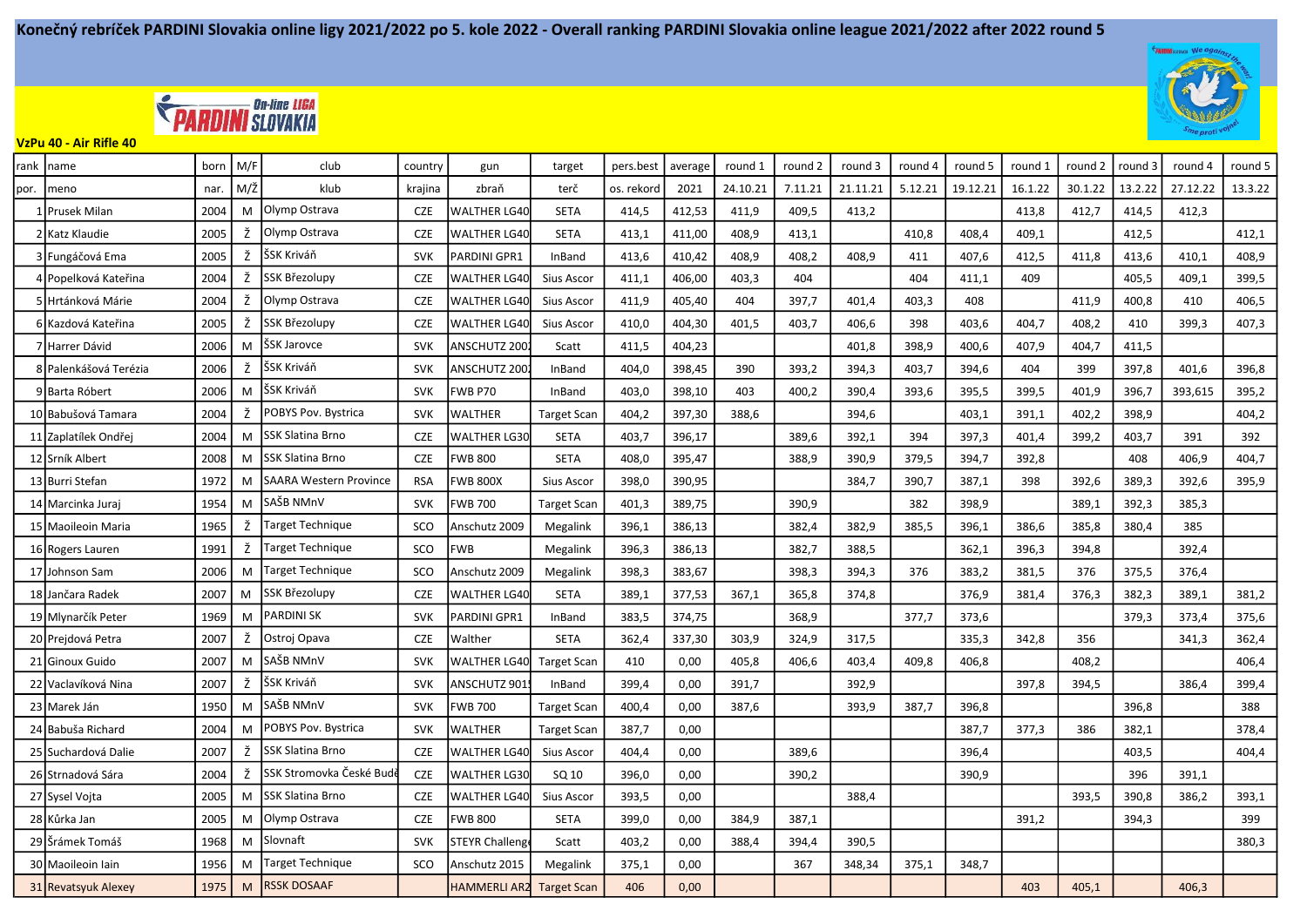| 32 liždinská Rebeca  | 2006   | ŠSK Strieborník Zv. Slatina | <b>SVK</b> | <b>JANSCHUTZ</b>            | Target Scan | 389.9 | 0,00 |  |       |  | 385,5 | 385,2 |  |  |
|----------------------|--------|-----------------------------|------------|-----------------------------|-------------|-------|------|--|-------|--|-------|-------|--|--|
| 33 Vymyslická Silvia | 2007   | BETA 77 Holíč               | <b>SVK</b> | WALTHER LG40 Target Scan    |             | 391.7 | 0,00 |  | 360,8 |  |       |       |  |  |
| 34 Matulová Štefánia | 1969   | BETA 77 Holíč               | <b>SVK</b> | STEYR Challenge Target Scan |             | 367.5 | 0.00 |  | 354,9 |  |       |       |  |  |
| 35 Němec Matyas      | 2009 L | M BETA 77 Holíč             | <b>SVK</b> | WALTHER LG40 Target Scan    |             | 290,3 | 0,00 |  | 283,9 |  |       |       |  |  |

celkový priemer reprezentantov je na konci znížený o 5 bodov - from overall average of national representative is deducted 5 points









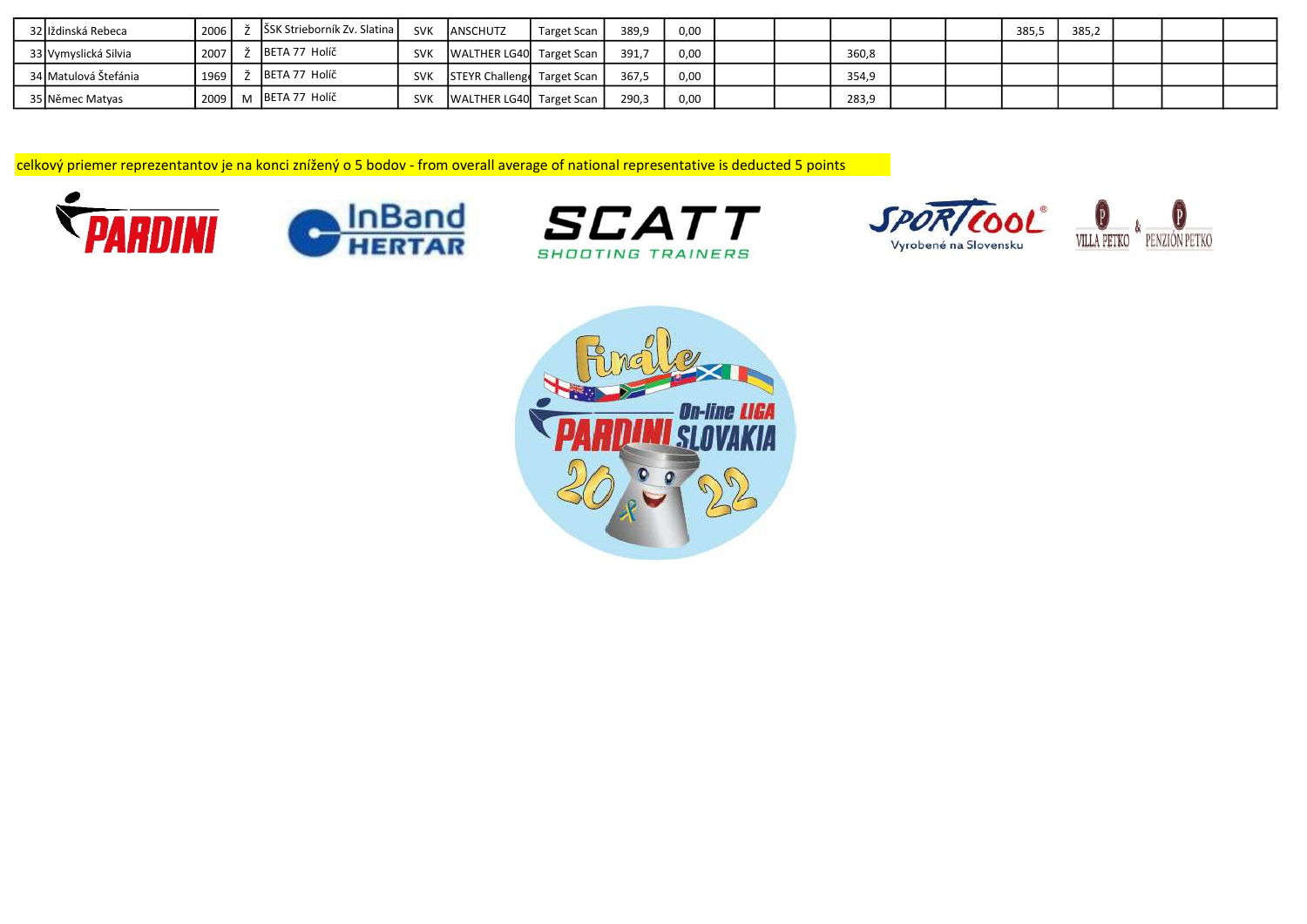



VzPu 60 - Air Rifle 60

| rank | Iname                          | born | M/F           | club                             | country    | gun                 | target             | pers.best  | average | round 1  | round 2 | round 3  | round 4 | round 5  | round 1 | round 2 | round 3 | round 4  | round 5 |
|------|--------------------------------|------|---------------|----------------------------------|------------|---------------------|--------------------|------------|---------|----------|---------|----------|---------|----------|---------|---------|---------|----------|---------|
| por. | Imeno                          | nar. | $M/\check{Z}$ | klub                             | krajina    | zbraň               | terč               | os. rekord | 2021    | 24.10.21 | 7.11.21 | 21.11.21 | 5.12.21 | 19.12.21 | 16.1.22 | 30.1.22 | 13.2.22 | 27.12.22 | 13.3.22 |
|      | 1 Jány Patrik                  | 1997 | M             | lšk dukla                        | <b>SVK</b> | <b>WALTHER LG40</b> | Sius Ascor         | 633,4      | 625,40  |          | 633,4   |          | 629,4   | 628      | 632,1   | 628,5   | 630     | 631      |         |
|      | Sukhorukova Viktoriya          | 1997 | Ž             | Lviv Army Sport Base             | <b>UKR</b> | Walther LG400       | Sius Ascor         | 631,2      | 621,87  | 630,7    | 628,5   | 620,3    | 630,1   | 631,2    | 626,9   | 623,1   | 629     |          |         |
|      | 3   Škrobánková Bára           | 2004 | Ž             | Olymp Ostrava                    | <b>CZE</b> | <b>WALTHER LG40</b> | <b>SETA</b>        | 623,7      | 619,93  | 617,1    | 618,9   | 618      |         | 621,6    | 621,8   | 616,5   |         | 623,7    |         |
|      | 4   Helešicová Barbora         | 1998 | Ž             | ŠSK Holíč                        | <b>SVK</b> | <b>FWB 700</b>      | Meyton             | 624,1      | 619,82  |          | 615,5   | 621,9    | 620,5   | 622,6    | 618,2   | 620,5   |         |          | 620,2   |
|      | 5 Schröpfer František          | 2002 | M             | <b>SSK Březolupy</b>             | <b>CZE</b> | <b>WALTHER LG40</b> | <b>SETA</b>        | 620,2      | 619,10  | 617,2    | 619,1   | 619,7    |         |          |         | 618,9   | 620,2   | 619,5    |         |
|      | 6 <mark>Beniková Diana</mark>  | 1998 | Ž             | ŠCP/ŠKP Bratislava               | <b>SVK</b> | <b>WALTHER LG40</b> | Scatt              | 630,9      | 618,82  |          |         | 622,7    | 621,4   | 624,3    | 622,7   | 626,6   | 625,2   |          |         |
|      | 7 <mark>Šulek Štefan</mark>    | 1998 | M             | ŠK DUKLA                         | <b>SVK</b> | <b>WALTHER LG40</b> | Sius Ascor         | 628,6      | 618,75  | 624,2    | 623,6   |          | 625,9   | 616,1    | 622,7   | 624,9   | 628,6   | 625      |         |
|      | 8 Vykoupilová Iva              | 2004 | Ž             | <b>SSK Slatina Brno</b>          | <b>CZE</b> | <b>WALTHER LG40</b> | <b>SETA</b>        | 619,8      | 616,68  |          | 615,8   | 615,8    | 613,7   | 614,3    |         | 618,1   | 619,7   |          | 617     |
|      | 9 <mark>  Šalyová Beáta</mark> | 2000 | Ž             | ŠK DUKLA                         | <b>SVK</b> | <b>WALTHER LG40</b> | Sius Ascor         | 628,4      | 616,20  | 615,8    | 618,1   |          | 628,4   | 618,8    | 619     | 624,6   | 620,6   |          |         |
|      | 10 Holko Ondrej                | 1996 | M             | ŠK DUKLA                         | <b>SVK</b> | <b>FWB P800</b>     | Sius Ascor         | 626,0      | 615,25  | 615,3    | 626     |          | 623,3   | 617,9    | 614,3   | 617,8   | 624,8   |          |         |
|      | 11 Nedvěd Matěj                | 2003 | M             | lSSK Stromovka České Budi        | <b>CZE</b> | <b>WALTHER LG40</b> | SQ 10              | 622.0      | 615,20  | 621.9    | 616     |          |         | 614,7    |         |         | 612.6   | 612      | 614     |
|      | 12 Kyselová Miroslava          | 2000 | Ž             | ŠK DUKLA                         | <b>SVK</b> | <b>FWB P700</b>     | Sius Ascor         | 619,0      | 615,17  | 604,8    | 618,3   |          | 613,2   | 616,2    | 619     | 614,2   | 618,5   |          |         |
|      | 13 Poljovková Alica            | 2004 | Ž             | ŠSK Strieborník Zv. Slatina      | <b>SVK</b> | <b>WALTHER</b>      | <b>Target Scan</b> | 620,5      | 614,15  |          |         | 609,2    | 609,2   | 614      | 612,8   | 619,2   | 620,5   |          |         |
|      | 14 Hanke Lukáš                 | 2002 | M             | Ostroj Opava                     | <b>CZE</b> | <b>WALTHER LG30</b> | <b>SETA</b>        | 618,8      | 613,35  | 610,1    | 618,6   |          |         | 615,7    | 612,3   | 611,7   | 606,8   | 611      | 616,6   |
|      | 15 Dudášová Mia                | 2005 | ž             | ŠSK Jarovce                      | <b>SVK</b> | <b>FWB-800</b>      | Sius Ascor         | 618.7      | 612,97  |          |         | 611,3    | 604.2   | 611.3    | 618,4   | 613,9   | 618,7   |          |         |
|      | 16 Mezián Martin               | 2004 | M             | SCP/ŠSK Vištuk                   | <b>SVK</b> | <b>FWB 700</b>      | Sius Ascor         | 625,9      | 612,35  |          |         | 595,6    | 606,5   | 614,1    | 611,4   | 612,1   | 620,6   | 616,8    | 625,9   |
|      | 17 Soukupová Iveta             | 2002 | Ž             | <b>I</b> SSK Stromovka České Bud | <b>CZE</b> | <b>FWB 800 alu</b>  | SQ 10              | 621,4      | 611,85  | 612,8    | 615,4   |          |         | 610,8    |         |         | 611,2   | 611,8    | 609,1   |
|      | 18 Hudymač Jakub               | 2003 | M             | Ostroj Opava                     | <b>CZE</b> | <b>FWB 800 alu</b>  | <b>SETA</b>        | 615,6      | 609,75  | 610,8    | 609,5   | 613,2    |         | 606,5    | 606,1   | 609     | 615,6   |          | 603,4   |
|      | 19 Šindler Jiří                | 2002 | M             | Olymp Ostrava                    | <b>CZE</b> | <b>WALTHER LG40</b> | <b>SETA</b>        | 613,6      | 607,17  | 608      |         | 605,2    | 611,1   |          |         | 603,3   | 607,9   |          | 607,5   |
|      | 20 Helešic Jaroslav jnr.       | 2002 | M             | ŠSK Holíč                        | <b>SVK</b> | STYER LG110         | Meyton             | 616,3      | 607,02  |          | 607,1   | 608,1    | 597,8   | 598,3    | 606,5   | 608,7   |         |          | 613,9   |
|      | 21 De Beer Adriaan             | 2000 | M             | <b>SAARA Western Province</b>    | <b>RSA</b> | <b>FWB 800X</b>     | Meyton             | 610,8      | 602,92  |          |         | 595,6    | 606,5   | 594,1    | 605,5   | 608     | 607,9   | 607,4    | 605,4   |
|      | 22 Nedvěd Jáchym               | 2005 | M             | SSK Stromovka České Budi         | <b>CZE</b> | <b>FWB 800 W</b>    | SQ 10              | 607,9      | 600,60  | 607,9    | 602     |          |         | 601,3    |         |         | 595,7   | 594,7    | 602     |
|      | 23 Majerová Nina               | 2002 | Ž             | SSK Kriváň                       | <b>SVK</b> | PARDINI GPR1        | InBand             | 608,6      | 600,17  | 597,7    | 598,8   | 596,3    |         |          | 608,6   | 600,6   | 599     |          |         |
|      | 24 Ščevlíková Petra            | 2003 | Ž             | lŠSK Kriváň                      | <b>SVK</b> | PARDINI GPR1        | InBand             | 603,9      | 590,93  | 583,8    | 579,7   | 587,7    |         |          | 595,9   | 593     | 593,3   | 603.9    | 597,5   |
|      | 25 Lofler Jozef                | 2005 | M             | ŠSK Jarovce                      | <b>SVK</b> | <b>FWB 700</b>      | Sius Ascor         | 602,9      | 589,55  |          |         | 580,2    | 578,2   | 592,7    | 594,5   |         | 602,9   | 588,8    |         |
|      | 26 Hekšová Ľubica              | 1980 | Ž             | H-FiT Bratislava                 | <b>SVK</b> | <b>FWB 800</b>      | <b>Target Scan</b> | 604,8      | 588,28  | 589,2    | 587,7   | 588,8    | 585,5   | 592      | 583     | 591,8   | 584,4   | 585,9    | 588,2   |
|      | 27 Miané Conradie              | 2001 | F             | <b>SAARA Western Province</b>    | <b>RSA</b> | <b>STEYR</b>        | Meyton             | 595,600    | 586,0   |          |         | 580,2    | 578,2   | 589,6    | 576,7   | 595,4   | 594,3   | 585,2    | 595,6   |
|      | 28 Novák Matěj                 | 2003 | M             | Ostroj Opava                     | <b>CZE</b> | ANSCHUTZ            | <b>SETA</b>        | 594,5      | 585,63  | 584,5    |         | 573,4    |         | 588,6    | 594,5   | 593,1   | 592,4   | 579,7    | 589,1   |
|      | 29 Peterek Pavel               | 2005 | M             | Ostroj Opava                     | <b>CZE</b> | ANSCHUTZ            | <b>SETA</b>        | 589,300    | 577,6   | 578,70   | 554,9   |          |         | 581,2    | 574,6   | 580     | 584,8   | 586,9    | 589,3   |
|      | 30 Gebauer Vilém               | 1961 | M             | Olymp Ostrava                    | <b>CZE</b> | ANSCHUTZ 2002 SETA  |                    | 595,900    | 576,3   | 572,20   | 579,6   | 568,7    | 576,9   | 580,6    | 580,6   |         | 574,5   |          | 574     |
|      | 31 Vianello Geremia            | 1986 | M             | <b>TSN Trevisio</b>              | <b>ITA</b> | <b>WALTHER LG30</b> | <b>DISAQ</b>       | 583,6      | 573,58  |          |         | 567,7    | 576,9   | 583,6    | 579,7   | 571,6   | 572,5   | 580.5    | 553,1   |